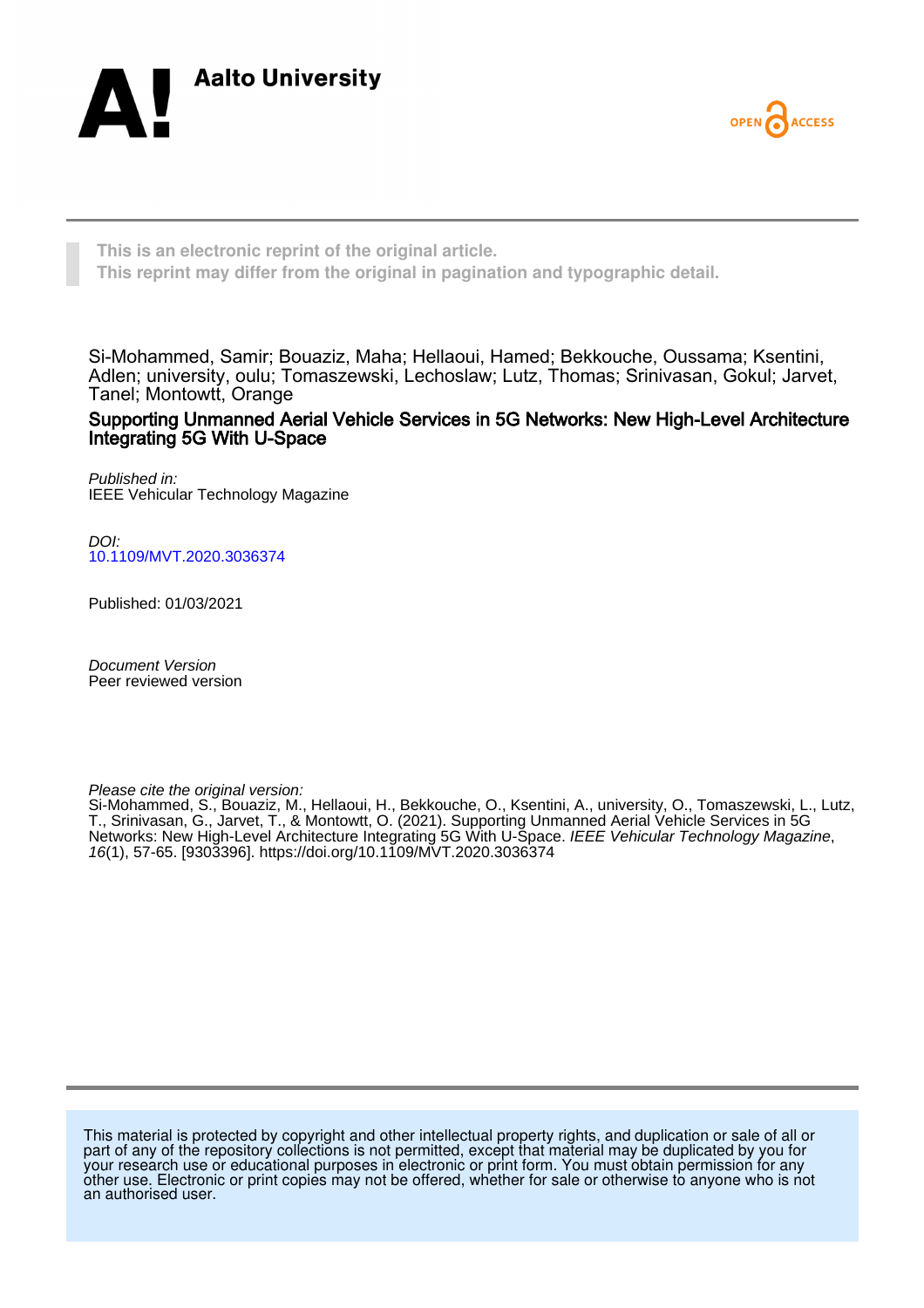# Supporting UAV Services in 5G Networks: New High-Level Architecture integrating 5G with U-space

Samir Si-Mohammed<sup>1</sup>, Maha Bouaziz<sup>1</sup>, Hamed Hellaoui<sup>2</sup>, Oussama Bekkouche<sup>2</sup>, Adlen Ksentini<sup>1</sup>, Tarik Taleb<sup>2,8</sup>, Lechosław Tomaszewski<sup>3</sup>, Thomas Lutz<sup>4</sup>, Gokul Srinivasan<sup>5</sup>, Tanel Järvet<sup>6</sup>, and Pawel Montowtt<sup>7</sup>

> EURECOM, Sophia Antipolis, France, {firstname.surname}@eurecom.fr <sup>2</sup>Aalto University, Espoo, Finland, {firstname.surname}@aalto.fi Orange Polska, Poland, lechoslaw.tomaszewski@orange.com Frequentis, Vienna, Austria, thomas.lutz@frequentis.com Robots Expert, Vantaa, Finland, gokul.srinivasan@robots.expert CAFA Tech, Tallinn, Estonia, tanel.jarvet@cafatech.com Involi, Lausanne, Switzerland, pawel.montowtt@involi.com Sejong University, Seoul, Korea; Oulu University, Oulu, Finland

*Abstract*—To provide efficient, safe, and secure access to the airspace, the European Union has launched a set of new services called U-space, allowing supporting Unmanned Aerial Vehicles (UAVs) management and conflict preventing of flights in the airspace. These services are based on communication technology, where it is foreseen that it will be the key enabler to unlock the underlying potentials of UAVs' operations. In this regard, the upcoming generation of mobile networks "5G" is envisioned to be the communication standard to support diverse UAV operations and applications. In this paper, we propose a novel architecture that integrates 5G systems with U-space. The main aim of this architecture consists in providing a reference design that demonstrates how 5G can support U-space services and shows the interactions between different stakeholders. Furthermore, we introduce the 5G!Drones project that relies on the proposed architecture to trial UAV use-cases scenarios on top of 5G infrastructure.

*Keywords*—*5G, UAV, U-space, Architecture, Flying Drones, UTM.*

#### I. INTRODUCTION

Application of Unmanned Aerial Vehicles (UAVs), including flying drones, has been initiated in a wide range of civilian and commercial activities/areas, such as cargo delivery, precise agriculture, remote inspection, photogrammetry, video streaming, rescue and search, and data collection for the Internet of Things. There is a wide consensus whose areas of activity will significantly expand in the years to come. For Europe in particular, the Single European Sky ATM Research (SESAR) [1] Joint Undertaking reports that there is the potential for a European market exceeding EUR 10 billion annually by 2035 and EUR 15 billion by 2050, identifying value-added services using UAVs "Drone-as-a-Service" as the largest market opportunity.

UAVs are aircraft flying without human pilots on board. They can be operated either manually using a remote controller or autonomously using an embedded autopilot. Nevertheless, in both cases, UAVs are a part of an Unmanned Aircraft System (UAS) that consists of a Ground Control Station (GCS), drones themselves, and communication technology between them for exchanging Command & Control (C2) messages. Besides, operations of UAVs are regulated and controlled by Aviation Safety Agencies (ASAs) such as the Federal Aviation Administration (FAA) in the USA and the European Aviation Safety Agency (EASA), who are conducting extensive research and development projects to innovate new systems that allow the integration of UAVs in the low-altitude airspace. The European initiative of this system is called "U-space". The main aim of this system is to prevent flight conflict and provide efficient and safe UAVs traffic management, as it consists of a set of services that allows the automation of procedures related to the safety of the airspace. Indeed, UAVs missions require a very low latency communication for the remote C2 traffic and a high capacity data transmission for bandwidth-demanding applications, such as video surveillance streaming.

In this vein, 5G technology is assumed to guarantee wider bandwidth and very low-latency connectivity, which definitely place it as a key enabler of UAV-based services and applications. Indeed, 5G brings into light several new concepts that can be beneficial for UAV. On one hand, 5G New Radio (NR) provides larger bandwidth (up to 100 MHz in  $< 6$  GHz frequency band, and up to 400 MHz in  $> 6$  GHz frequency band) to accommodate high data-rate demanding applications, such as VR/AR, 4K video streaming, which may be used by UAVs for high-quality video streaming or remote steering of the UAVs. Moreover, 5G NR uses new physical layer numerology that drastically reduces Radio Access Network (RAN) latency; and when it is combined with the edge computing capabilities at the vicinity of the radio network, very low latency will be achieved for UAVs remote C2 applications. On the other hand, Network Slicing (NS) is a novel concept introduced in 5G aiming at partitioning of a general-purpose mobile network into virtual network instances that are individually tuned to accommodate different services characterized by different requirements in terms of communication Quality of Service (QoS), within a common physical infrastructure. The introduction of NS allows the mobile operators to support efficiently three classes of services using the same physical infrastructure: (i) Enhanced Mobile Broadband (eMBB) for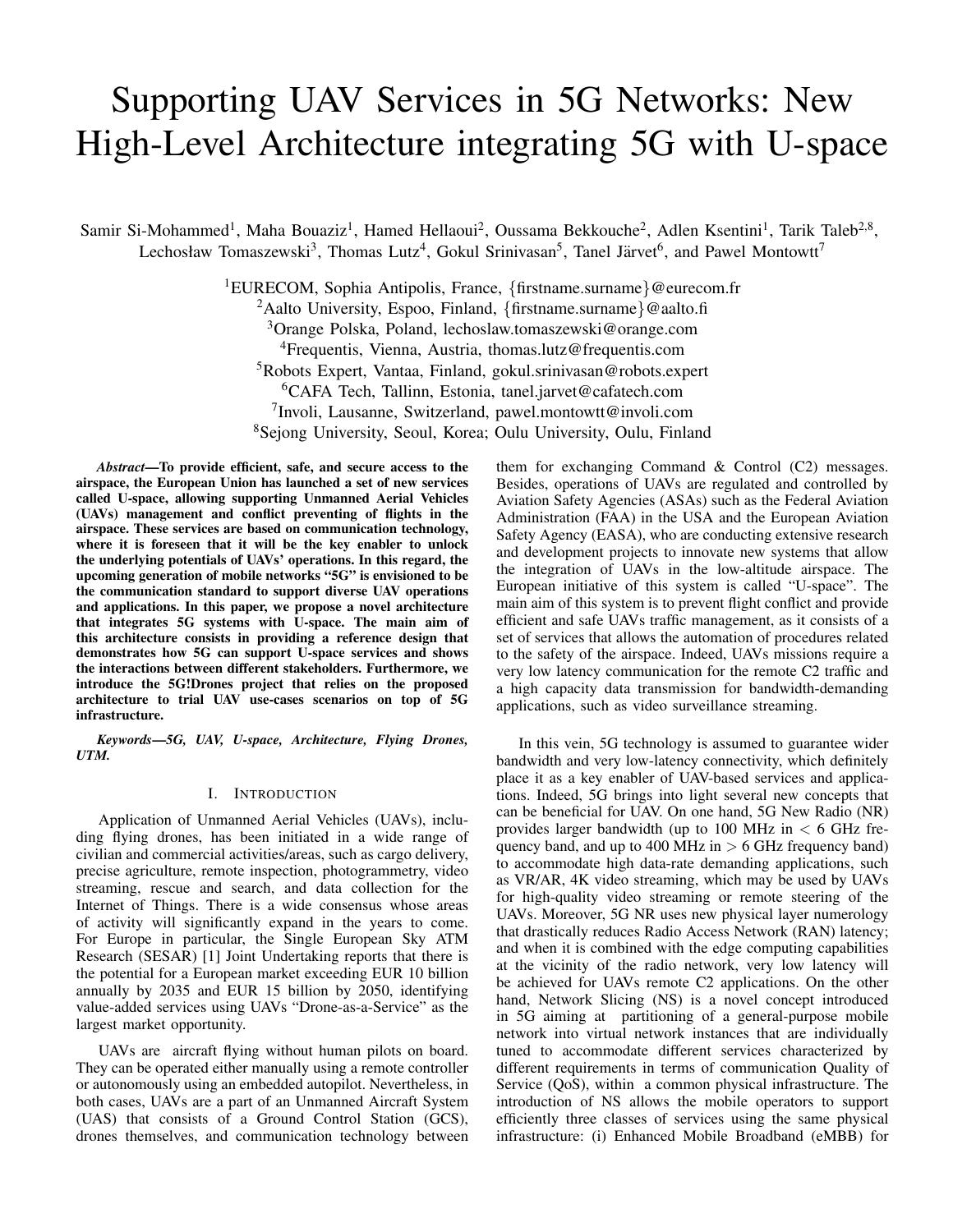applications requiring high data rates, (ii) massive Machine-Type Communications (mMTC) intended to cover IoT applications that require support for a massive number devices, and (iii) ultra-Reliable and Low Latency Communication (uRLLC) for applications with strict requirements on the communication latency and reliability. However, UAVs services cannot fall into only one class of service. Indeed, the remote command and control applications of UAVs are considered as uRLLC applications, while the services offered by the UAV (e.g., live video streaming) may also require an eMBB or mMTC network slice instance. Hence, UAVs may need a combination of a uRLLC slice instance and either an eMBB or an mMTC slice feature.

In this paper, we first propose a novel reference architecture aiming at integrating the 5G system with the Uspace ecosystem. The proposed architecture intends to show a reference design that demonstrates the way 5G can support Uspace services and details the interaction between the different elements allowing to run several UAV services using the 5G system as the communication infrastructure. Second, we introduce the European project "5G!Drones"<sup>1</sup> , its objectives, and how it relies on the introduced U-space and 5G integration reference architecture to build trials of UAV use-cases and scenarios using 5G ready facilities.

The remainder of this paper is organized as follows. Section II discusses some of the relevant works related to the previous efforts done for UAVs traffic management and the underlying communication technologies. Section III presents the proposed reference architecture integrating 5G systems with U-space, as well as the different actors and interfaces. Thereafter, section IV introduces 5G!Drones project and how the latter allows the trial of UAV applications on top of 5G infrastructure building on the proposed reference architecture. Finally, Section V concludes the paper.

# II. RELATED WORKS

Different projects have been initiated to develop and deploy solutions aiming to enhance drones' traffic management. In this context, series of SESAR projects have been launched. For instance, the Concept of Operation for EuRopean UTM Systems (CORUS) project [2] has been established within the SESAR program with the aim to develop and write a concept of operations for U-space. The project also addresses the integration of drones into a Very Low Level (VLL) airspace. Furthermore, in order to demonstrate the U-space concept, different demonstrator projects have been started. One of the important projects is GOF (Gulf of Finland) [3], which aims to demonstrate advanced drone operations, including both manned and unmanned aircraft in shared airspace, with a view to accelerating the uptake of U-space in Europe (starting with low-level airspace).

Moreover, since wireless communication technologies represent a key enabler to unlock UAVs' potentials, the use of mobile networks for UAVs has a significant attraction for both academic and industrial research. Several real evaluations and trials have been elaborated based on the 3GPP standardization, as some 3GPP research works provided different challenges to apply 4G and 5G for the UAV domain. In [4] the LTE enhancements for interference's mitigation, mobility performance, and aerial UE identification have been proposed. For 5G network, the UAS support requirements related to remote identification of UAS and aerial traffic management, as well as functional and performance requirements for specific UAV use cases (network exposure, positioning, C2/payload communication, etc.) have been defined [5]. Recently, 3GPP has started the study on supporting UAS connectivity, identification and tracking [6], where an initial view of reference architecture composed of UAV, its controller, UTM, authorized 3<sup>rd</sup> party and 5G System (5GS), which acts not only as a relay, but it exposes interfaces for interactions with other actors, has been shown. In parallel, the study on application layer support for UAS is also carried on [7]. The outcomes of these studies will contribute to future amendments of 5G network architecture and mechanisms.

Knowing the potential of 5G to overcome 4G limitations in accommodating a diversified range of new applications such as autonomous driving, virtual reality, and all sorts of mission-critical applications, we propose in this paper a reference architecture that integrates 5GS within U-space. Such integration would boost U-space services by providing the required information on the communication networks accommodating the UAVs applications. A complementary vision of the current work has been recently published in [8], where the 3GPP 5GS architectural framework (cf. [9], [10]) has been analyzed in terms of its ability to be integrated with U-space in order to accommodate the technical requirements and to support business processes of the U-space framework and UAS environment. In addition, [8] investigates the Uspace integration-compliant 5GS implementation architecture with necessary functional amendments to fill in the identified gaps has been proposed. On the other hand, the multi-operator platform (both in terms of network and drone operators) built around the UTM system has been proposed in [11] where the UAV services brokerage is used for finding the best flight offer for the drone services customer, based on an available fleet of drone operators, flight area coverage by different 5G networks and air space availability for the requested timeframe. The concept also presents the feature of dynamic and variable instantiation of elements of the overall architecture during the flight life cycle.

# III. PROPOSED ARCHITECTURE OF INTEGRATION OF 5G SYSTEMS WITH U-SPACE

A representative view of the proposed reference architecture, integrating 5GS as a communication platform within Uspace, is illustrated in Fig. 1. This architecture aims at accommodating the end-to-end business processes of the aviation domain, namely the U-space, by considering the drone flight plan's life cycle perspective, including all the concerned stakeholders and the interactions between them. The proposed architecture is divided into three blocks: Customer, consisting of End User and the Business Provider, U-space with its different components, and the 5G infrastructure. It is worth noting that U-space includes several actors (UAVs Operator, 5G Network Owner, 5G infrastructure, U-space Service Provider, UTM, and Authorities) that interact to ensure that UAVs management, as illustrated in Fig. 1. U-space represents the set of federated services and associated functions within a complete framework [12]. The main goal of this entity consists of enabling

<sup>1</sup>https://5gdrones.eu/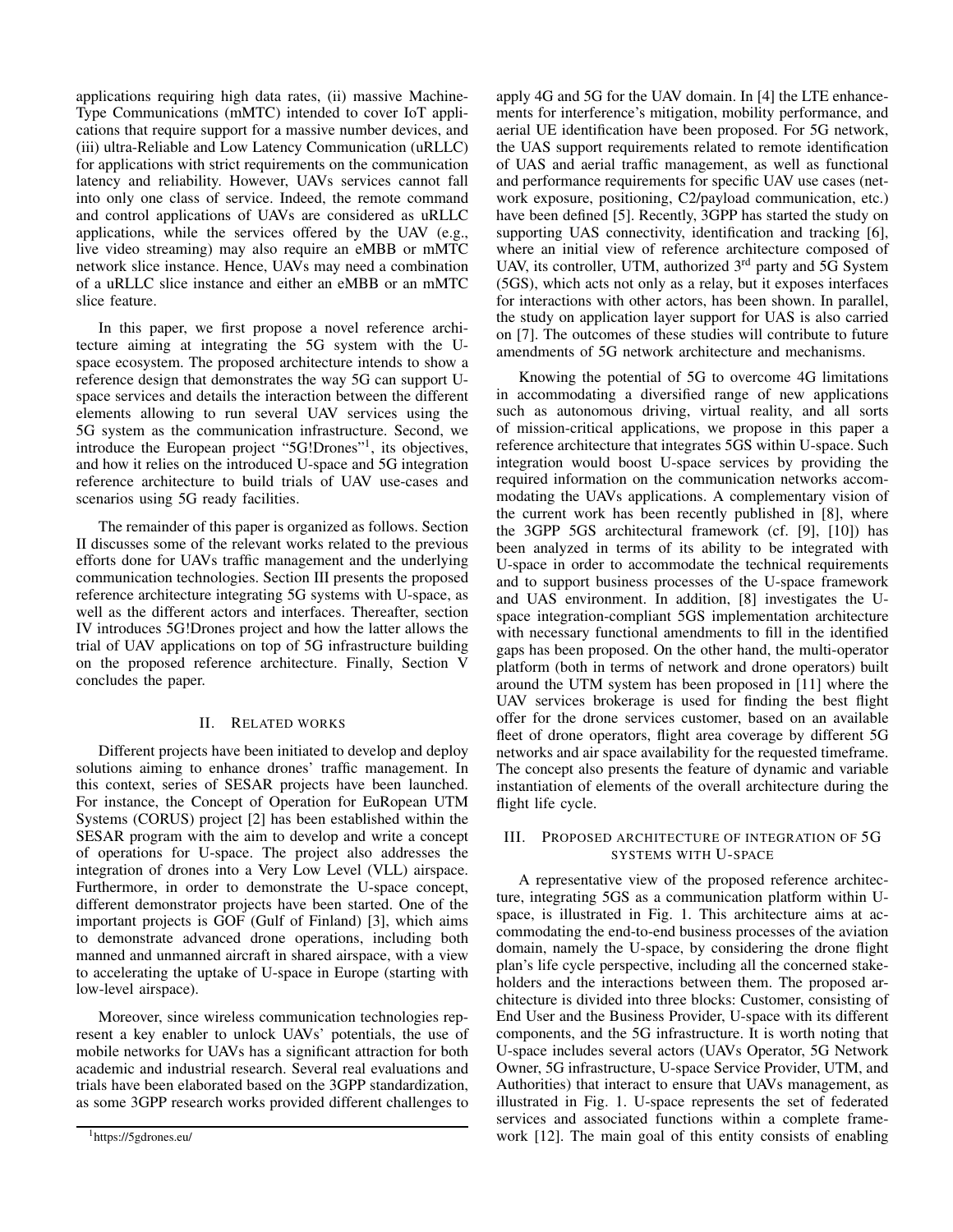

Fig. 1. The proposed architecture integrating 5G infrastructure with U-space

and supporting safe and efficient multiple and simultaneous operations of UAVs. In our proposed architecture, the Business Provider must contact U-space for Drones deployment, safety, and coverage reasons. The figure also indicates the different steps of the deployment of a mission: (i) pre-deployment phase that corresponds to all the steps needed to prepare the flight plan and validate it, with UTM and 5G Network Owner; (ii) post-deployment phase that corresponds to the procedures to safely fly drones. The next section describes the different components and interfaces of the architecture.

*1) Actors:* We introduce in the following the role of each actor in the architecture.

- End User: is a person, or an entity, that wants to benefit from a UAV-based service. It can be, for instance, a customer who orders a package and wants it to be delivered by a UAV; or a security company that wants to monitor a building using UAVs equipped with a camera.
- Business Provider: This actor is considered as the entry point to the system, as it offers to End Users the possibility to use UAV-based services. The End Users have to pass through the Business Provider to be granted any service by communicating the most relevant information about their needs.
- UAS Traffic Management (UTM): is an existing service used for the management of the multiple UAS operations, as it refers to the set of federated services with an all-encompassing framework [13]. Indeed, UTM is responsible for the management of drone flights since it is supposed to hold information (presence, trajectory, etc.) of all drones flying in the areas that it is responsible for. Thus, it can validate a flight plan or reject it for safety reasons. For instance, the flight can be rejected if the region is already occupied by already approved flight plans that may cause a

collision. In addition, UTM shall provide interfaces to relevant stakeholders (e.g. Air Navigation Service Providers) and aviation authorities.

- Authorities: Designated by a state or an international organization. Authorities are entities providing regulation, supervision, and guidance for the UAV ecosystem, for instance, : Civil Aviation Agency, Radio Communication Agency and other authorities competent to decide on restrictions or authorizations for UAV flights, areas (permanent or temporary No-Fly-Zones – NFZs) and usage of radio communication equipment. Among others, one of their most important tasks is ensuring safe and secure operations in the aviation domain.
- Air Navigation Service Provider: An entity providing services to aviation (e.g., commercial airliners, general aviation, Helicopter Emergency Medical Service (HEMS) helicopters, etc.). This typically sub summarizes air traffic control, managing air traffic in controlled airspace (e.g., around airports, en-route, , etc.).
- Common Information Service: Entity that ensures that all the information can be exchanged between the various organizations to fulfill their obligations and enables the exchange of essential information between the U-space service providers, the Drone operators, the air navigation service providers, and all other participants in the U-space airspace [14].
- 5G Network Owner: is the operator of the 5G Network and holds information about the available coverage and communication QoS offered by the mobile network. Thus, it is responsible for providing to the UAV Operator, via specific interfaces, information about the available 5G connectivity on a selected area in a given timeframe.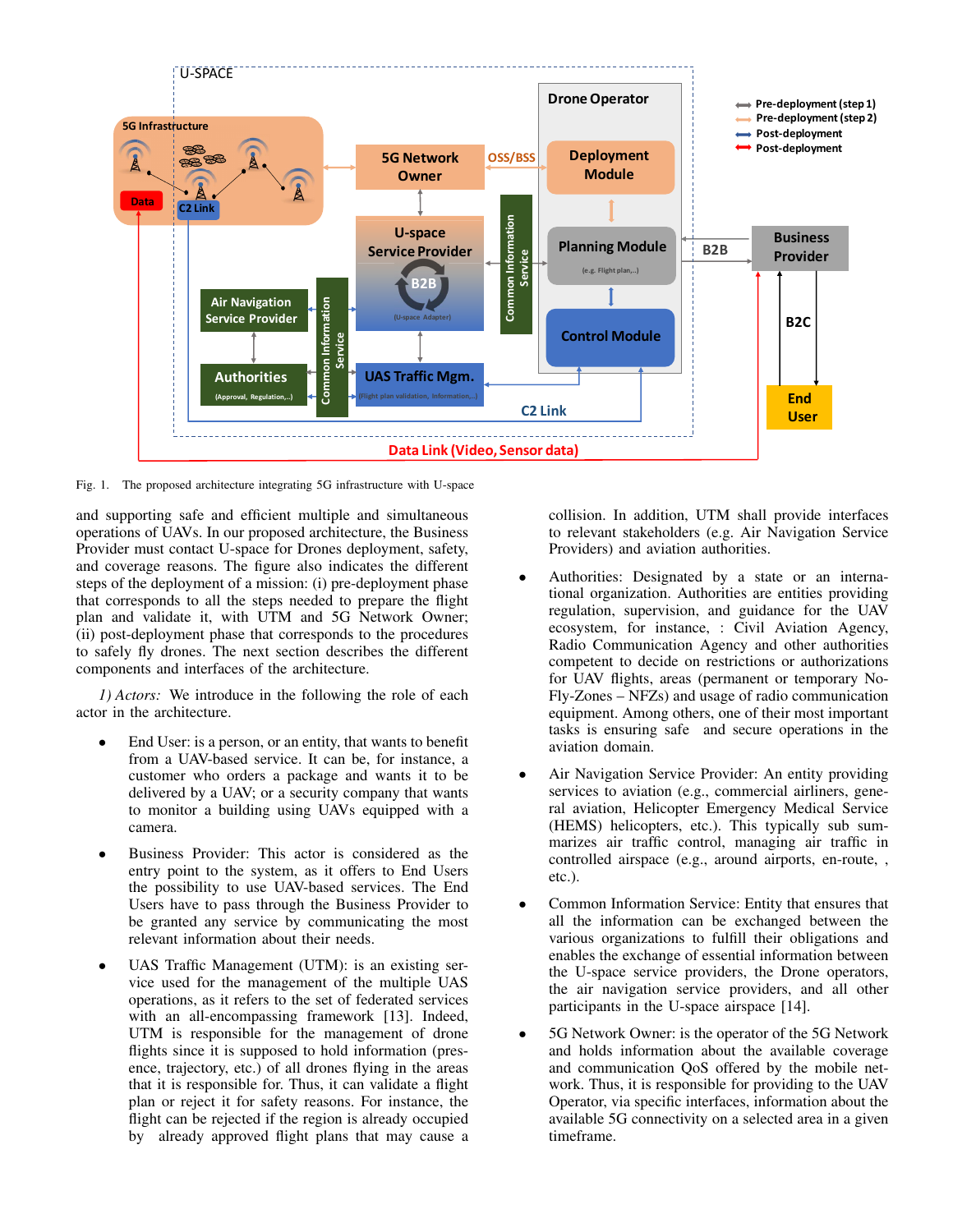- 5G Infrastructure: is the infrastructure operated by the 5G Network Owner. It consists of 5G radio base stations (i.e., geNB), 5G Core Network (CN), Edge, and central Data Center. All services and applications required for communicating and operating UAVs will be deployed on top of this infrastructure. The part of 5G Infrastructure supporting the UAS domain should be considered as one of the U-space resources, hence being subject to U-space resources management processes. In particular, these processes will cooperate with the internal processes of resource management, planning, and reconfiguration of the Network Owner's network. Therefore, the need for prior flight plan validation is advantageous for the Network Owner and allows the preparation of the necessary configuration to ensure flight safety and quality of payload transmission.
- Drone Operator: is the entity that pilots the UAVs and can offer UAV-based services. It is responsible for creating the flight plan of UAVs, which is a document containing relevant information about the scenario, like starting and ending times of the UAV's mission, the flight path, and needed requirements in terms of communication QoS (i.e. latency, reliability, bandwidth, etc.). It is composed of three major modules:
	- Planning module: is responsible for preparing the flight plan to be executed by the UAVs to fulfill the requested mission, considering coverage conditions provided by 5G Networks and airspace safety provided by UTM. This module has to communicate with the 5G Network Owner and the UTM through the Service Provider in order to validate the flight plan.
	- Deployment module: once the flight plan is defined and validated by the three parts (i.e., 5G Network Owner, UTM, and Authorities), this module communicates to the 5G Network Owner the communications requirements of the service provided by the UAV. The 5G Network Owner then enforces the deployment of the associated network slices and applications to serve the UAV during its mission.
	- Control module: once the flight has started, real-time information concerning the flight progress (e.g., location, energy level, etc.) is sent by the UAV to the Control Module, using the C2 link. Then, this module, in its turn, communicates them to the UTM, which sends an alert to the UAV operator if required, it may ask for trajectory change if deemed appropriate to avoid possible collisions.
- U-space Service Provider (USSP): is the part of Uspace that is responsible for ensuring the communication between the Planning Module of the Drone Operator, the 5G Network Owner, and UTM, through a Business to Business (B2B) Interface (described below).

*2) Interfaces:* After presenting the different actors of the proposed architecture, we describe here the different communications and interactions between them. As discussed before, since actors belong to different domains, different kinds of interfaces take place, like Business to Customer (B2C) and B2B communications. Of course, all these communications follow a certain order that we divided, in the figure, into Pre & Post deployment as follows:

- End User Business Provider interface (B2C): The End User communicates to the Business Provider some information about the requested flight, for instance, the route endpoints, and the the flight timeframe. Similarly, the Business Provider communicates to the End User some real-time control information like the UAV location, allowing it to monitor the flight progress. Moreover, it can communicate to the End User another type of data like video streaming from the camera on-board the UAV.
- Business Provider Drone Operator interface (B2B): The Business Provider uses this interface to transmit the information received from the End User. Other information may be added, such as the location of a package in the case of a delivery service. On the other side, the Drone Operator reports to the Business Provider information about the flight progress.
- Planning Module 5G Network Owner UTM interface (B2B): This interface is considered as the most important since these three actors are involved in the validation/rejection of the flight plan proposed by the Drone Operator. Indeed, the Drone Operator, via the Planning Module, knows the starting and ending times as well as the starting location and the destination of the UAV's mission. Hence it can propose a flight plan that consists of a sequence of Global Positioning System (GPS) coordinates (a.k.a waypoints) to be followed by the UAV. This flight plan will be transmitted to U-space Service Provider through the Common Information Service (CIS) and to the 5G Network Owner in order to get information about the coverage area for the specified time period. Once this information is obtained, the flight plan is transmitted to UTM for validation. This latter ensures that the proposed flight plan does not engender conflicts with other planned flights and verifies whether the flight plan is compliant with the airspace restrictions (e.g., NFZs). Furthermore, UTM can request additional information from the authorities to ensure the safety of the flight. In case the flight plan is rejected, an update is required, and hence a new one is proposed by the Drone Operator. This process is repeated until the validation of one of the proposed flight plans or the cancellation of the UAV mission from the Drone Operator or the Business Provider.
- Deployment Module 5G Network Owner interface: The Deployment Module is used to transmit the validated flight plan to the 5G Network Owner, requesting the allocation of required resources for serving the UAV during its mission; this mainly includes the allocation of Network Slice Instances (NSIs). For this purpose, the Deployment Module communicates with the 5G Network Owner using the Operation Support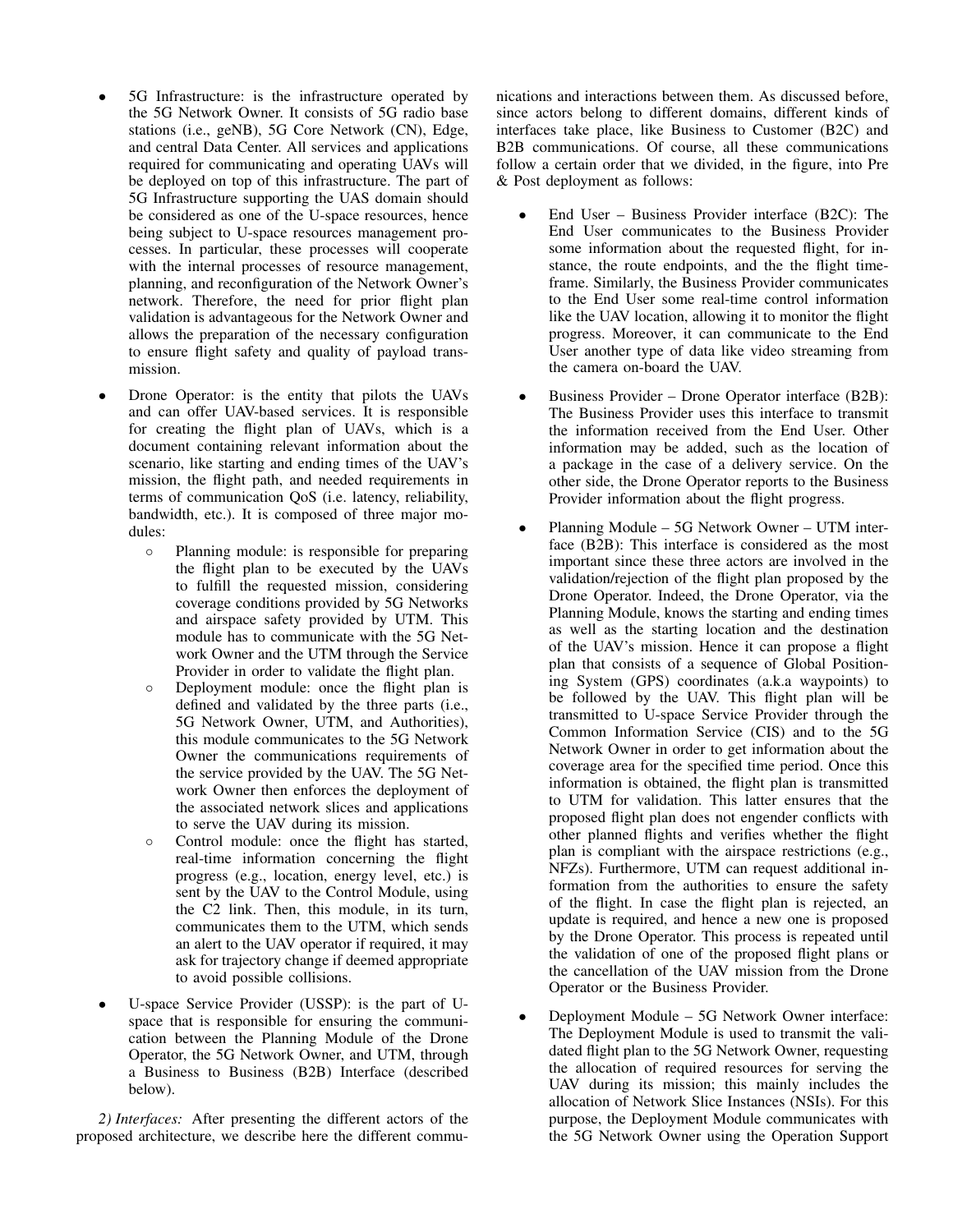System/Business Support System (OSS/BSS) portal based on a blueprint that includes the necessary information for the deployment and execution of the services required by the UAV during its flight. Afterward, 5G Network Owner requests the physical deployment on the 5G Infrastructure through a Network Slice for each service.

- Control Module  $C2$  Link: This link is used during the execution of the UAV's flight. It allows the Control Module to control and monitor the UAV flight in realtime. It is worth mentioning that the C2 link should be associated with a uRLLC NSI.
- Control Module UTM link: This link is used by the control module to forward the telemetry data received during the flight monitoring process to UTM. This data will be used by UTM to verify that all the UAVs flights are compliant with the restriction negotiated during the flight validation phase. UTM can request a trajectory update to the control module, which in turn, via the C2 link, forwards the requested changes to the UAVs.
- Payload data Business Provider link: This link is only used in some use-cases, for instance, if the deployed UAVs are responsible for recording videos or collecting some measurements. This data is gathered by drones and directly sent to the Business Provider, which in its turn transmits them to the End User through the B2C interface.
- UTM Authorities interface: UTM holds a permanent communication link with the authorities through the CIS, allowing it to have real-time information about the ongoing flights. This information is crucial in order to avoid conflicts and ensure a safe environment for the UAVs flights.
- Authorities ANSP link: The authorities hold permanent links with the Air Navigation Service Provider to get real-time information about air traffic control for safety purposes.
- ANSP USSP link: The link between the Air Navigation Service Provider and the U-space Service Provider goes through the CIS and aims at exchanging essential information like airspace restrictions, a status of the airspace, and available traffic information, to make the USSP able to provide services to the Drone Operator.

## IV. 5G!DRONES UAV TRIAL SYSTEM

## *A. 5G!Drones project*

The 5G!Drones project aims at trialing UAV use-cases on top of 5G facilities<sup>2</sup>. It is funded by the European Union in the context of 5G Public Private Program (5GPPP) phase 3 call that aims to trial vertical scenarios using 5G facilities. The project consortium is composed of 20 partners, including 5G network operators, UAVs verticals, industrial groups, small and medium size enterprises (SME), research centers and universities. The 5G!Drones project aims at running several trials of UAVs, such as public safety, disaster recovery, site surveillance, connectivity extension, indoor localization, etc. Indeed, trailing UAVs scenarios and use-cases before the commercial deployment is very critical, since these scenarios involve flying aircrafts, which may collapse if their traffic is not well controlled via a reliable and stable C2 connectivity. On the other hand, the 5G!Drones project will allow UAV verticals to test their tools and applications, such as remote C2 applications, UTM integration, and video streaming service, while validating both UAVs and 5G Key Performance Indicators (KPIs). Finally, the 5G!Drones project will feed the standardization bodies, such as 3GPP, with the needed improvements to fully and safely support UAVs scenarios in 5G and beyond.

## *B. The UAV trial architecture*

In order to run UAVs trials, the 5G!Drones project relies on the proposed reference architecture with few adaptations to consider: (i) the trial system should abstract the lowlevel details to allow the UAV verticals to describe the trial scenario, in terms of mission planning and the needed network and computing resources, by providing an intuitive and userfriendly interfaces; (ii) each trial consists of running one or two Network Slices (one uRLLC and eMBB or mMTC); (iii) each 5G facility uses a different template to deploy and run a network slice. Fig. 2 represents the 5G!Drones trial architecture. Some components are the same as those included in Fig. 1, while others are new compared to the earlier stated adaptations. The objective is to reproduce closely the steps described in the reference architecture to mimic a real UAV scenario deployment.

The key element of the 5G!Drones architecture is the 5G Trial Engine, which includes several functions of the Drone Operator, such as Preparation and Validation of the flight plan, deployment of the UAV use-case scenario on top of one of the available 5G facilities. A web portal is defined, which corresponds to the B2B interface between a Drone Operator and Business Provider. The 5G Trial Engine will have an additional component that allows the Trial Owner to visualize the results of the trial, i.e., a selected list of KPIs. In the following, we describe the components that differ from those introduced in the reference architecture.

*1) Trial Owner (or the UAV vertical):* It represents the Business Provider that aims to run and trial a UAV use-case scenario. It interacts with the 5G Trial Engine through a web portal.

*2) Web Portal:* The Web Portal represents the interface interacting between the UAV verticals and the Trial Engine, which is in charge of enforcing the trial scenario. The Web Portal consists of two sub-modules. The first one is used to prepare the planning of trials, and the second one to monitor the trial status during its execution. In the trial planning, the Trial Owner provides the required information for their scenarios' description, including the execution period, flight path, and facility choice. This information will be handled by the Trial Engine for validation. Once the trial is validated, the Trial Owner indicates, via the Web Portal, the network and

<sup>2</sup>5G facilities are experimental small scale 5G networks deployed in multiple sites across the Europe, to allow different verticals to test their applications that require 5G connectivity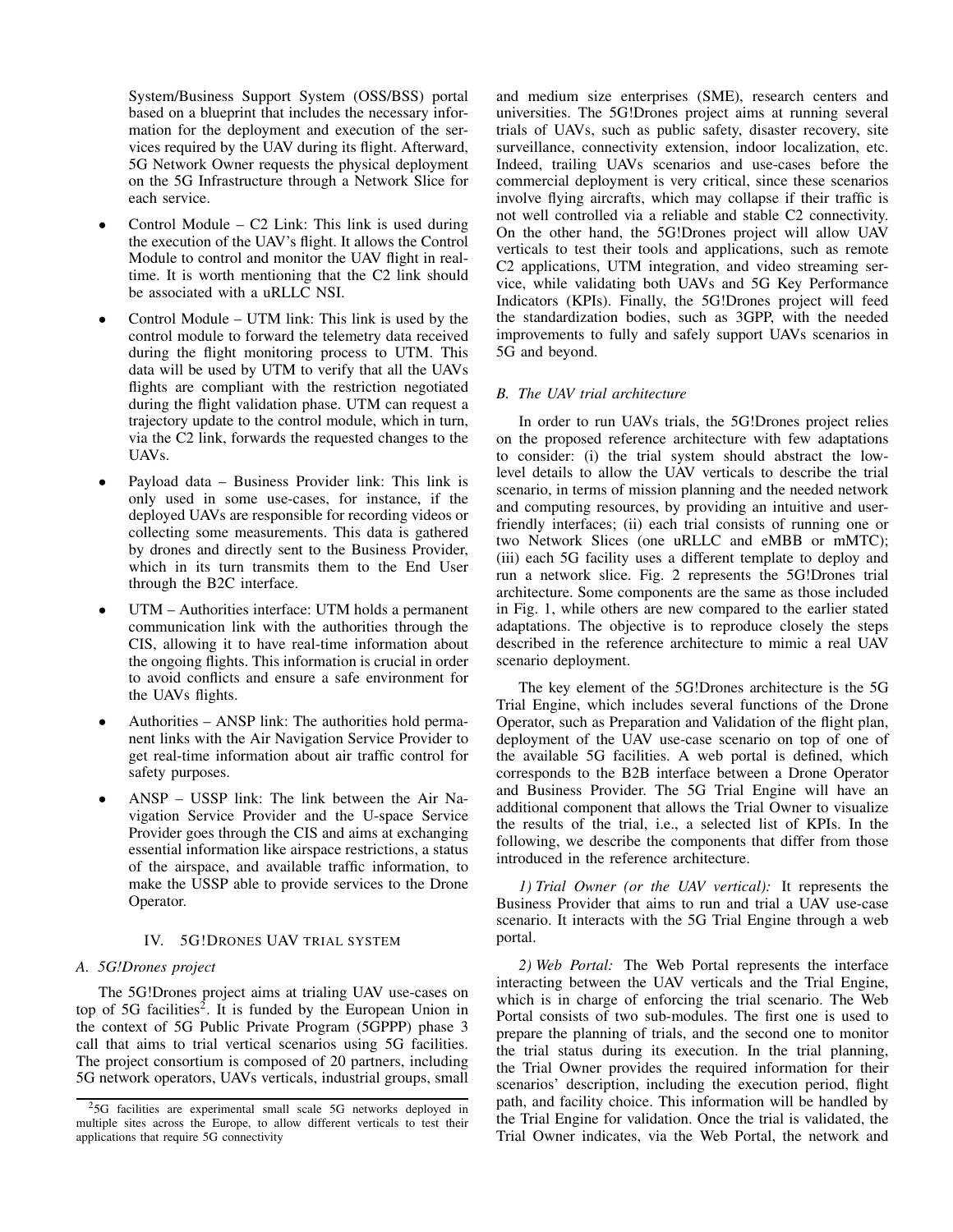

Fig. 2. 5G!Drones UAV trial architecture

computing resources needed to run the trial, such as type of network slice to run (i.e., uRLLC and eMBB or mMTC), the list of Virtual Network Functions (VNF) to deploy (e.g., C2 applications, video streaming services), and the KPIs to be monitored among others. Then, during the execution, the Web Portal allows the Trial Owner to monitor the trial evolution by presenting the mission status updated using the received telemetry data, the KPIs measurements, and the collected data by the UAVs.

*3) Trial Engine functions:* As stated earlier, most of the Drone Operator functions are included in the Trial Engine. As illustrated in Fig. 2, the Trial Engine is composed of three functional blocks:

- Preparation & Validation: This function is triggered upon the reception of a request from the Trial Owner through the Web Portal, describing the trial scenario. First, this phase prepares the flight plan, then proceeds to its validation. To validate the trial and ensure safe access to the airspace by the UAVs, the Trial Engine interacts with the UTM and the facility through a dedicated interface in order to avoid collision with other flight, check authorization, and availability of 5G resources. In case of a rejection, the Trial Owner is requested to update the flight plan following the encountered limits. This process is repeated until the flight is validated and approved, or the Trial Owner decides to cancel the request.
- Deployment: After the flight plan validation and the reception of the network as well as computing resources requirement, in the form of a Blueprint, the deployment module translates the latter to a Network Slice Template (NST), which will be used to request the creation of a network slice on top of the selected 5G facility to run the trial. As no standard exists but only recommendation for the NST, each facility has its own NST model. Therefore, the Trial Engine has to translate the Blueprint to a NST according to the

selected facility model or template.

*4) Results Analysis:* As the main objective of the system is to run trials and validate the usage of 5G, it is important to collect KPIs on the run scenario and display them to the Trial Owner through the Web Portal. This allows the Trial Owner to observe and analyze the results on run time. A specific module in the Trial Engine is dedicated to KPI monitoring and visualization. Indeed, after the deployment of the required services, the result analysis module uses the API provided by the 5G facility to collect and monitor the KPIs as per the Trial Owner request. The result analysis module also performs statistics collection before displaying the results to the Trial Owner through a dedicated web interface.

*5) 5G Facility:* As stated earlier, the 5G facilities of the project provide a 5G infrastructure to trial UAV use-cases, including computation capabilities, in the form of Edge Cloud or centralized cloud resources, and 5G connectivity in Standalone mode and Non-standalone mode. All the facilities: (i) include 5G NR base stations; (ii) support Network Slicing; (iii) manage the Life Cycle Management (LCM) of VNFs. The 5G facilities play the role of the 5G Infrastructure in the reference architecture.

### V. CONCLUSION

In this paper, we proposed a novel reference architecture integrating 5GS with U-space, where the objective is to use 5G networks to support operations and services of UAV applications and safe drone flights. Then, we introduced the 5G!Drones project that aims to trial UAV use-cases on top of 5G facilities. We also showed how the 5G!Drones project implements the reference architecture components to build a system allowing to integrate UAV components and 5G aiming to trial several UAV use-cases. Ultimately, the 5G!Drones project will validate the usage of 5G as a connectivity system for UAVs and UAS, and hence in U-space.